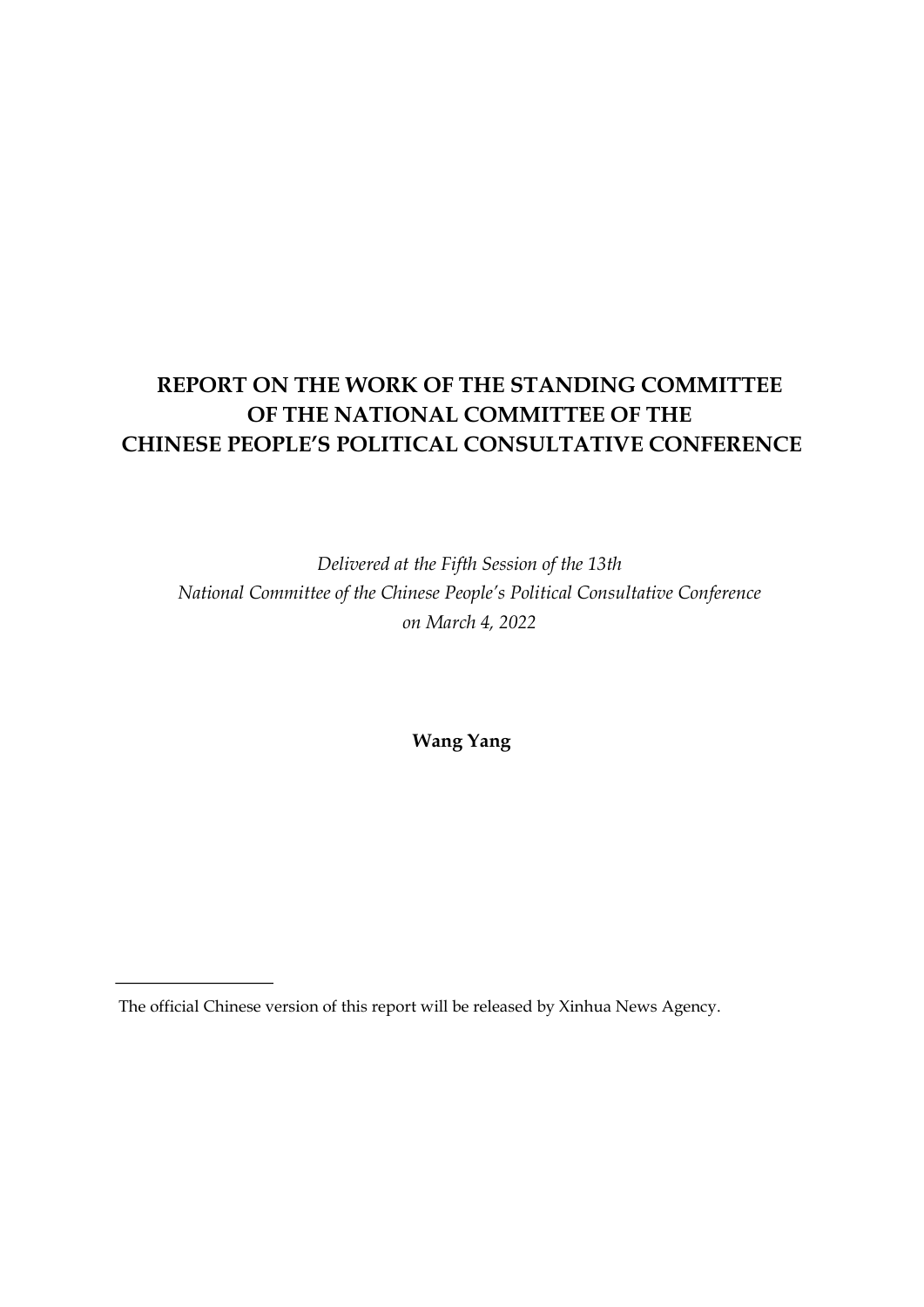Fellow Members,

On behalf of the Standing Committee of the 13th National Committee of the Chinese People's Political Consultative Conference (CPPCC), I present this report on our work for your deliberation.

### **I. 2021 in Review: Fulfilling Our Duties with a Focus on Implementing the 14th Five-Year Plan and Embarking on a New Journey**

Last year was a milestone in the history of the Communist Party of China (CPC) and the history of the People's Republic of China. Confronted with a complicated international landscape and the challenging tasks of pursuing reform and development and ensuring stability at home, the CPC Central Committee with Comrade Xi Jinping at its core rallied and led the entire Party and the Chinese people in responding with composure to once-in-a-century changes taking place in the world and a once-in-a-century pandemic. We celebrated the CPC's centenary, triumphed in the battle against poverty on schedule, achieved the First Centenary Goal of building a moderately prosperous society in all respects, embarked on a new journey toward the Second Centenary Goal of building a modern socialist country in all respects, and got off to a good start with the 14th Five-Year Plan.

The Resolution of the CPC Central Committee on the Major Achievements and Historical Experience of the Party over the Past Century, which was adopted at the Sixth Plenary Session of the 19th CPC Central Committee, brought greater unity and cohesion to the whole Party and the entire nation and further fortified our conviction and determination to learn from history and create a bright future.

Under the strong leadership of the CPC Central Committee, the CPPCC National Committee and its Standing Committee followed the guidance of Xi Jinping Thought on Socialism with Chinese Characteristics for a New Era; enhanced our consciousness of the need to maintain political integrity, think in big-picture terms, follow the leadership core, and keep in alignment with the central Party leadership; increased our confidence in the path, theory, system, and culture of socialism with Chinese characteristics; and stiffened our determination to uphold General Secretary Xi Jinping's core position on the CPC Central Committee and in the Party as a whole, and to uphold the CPC Central Committee's authority and its centralized, unified leadership.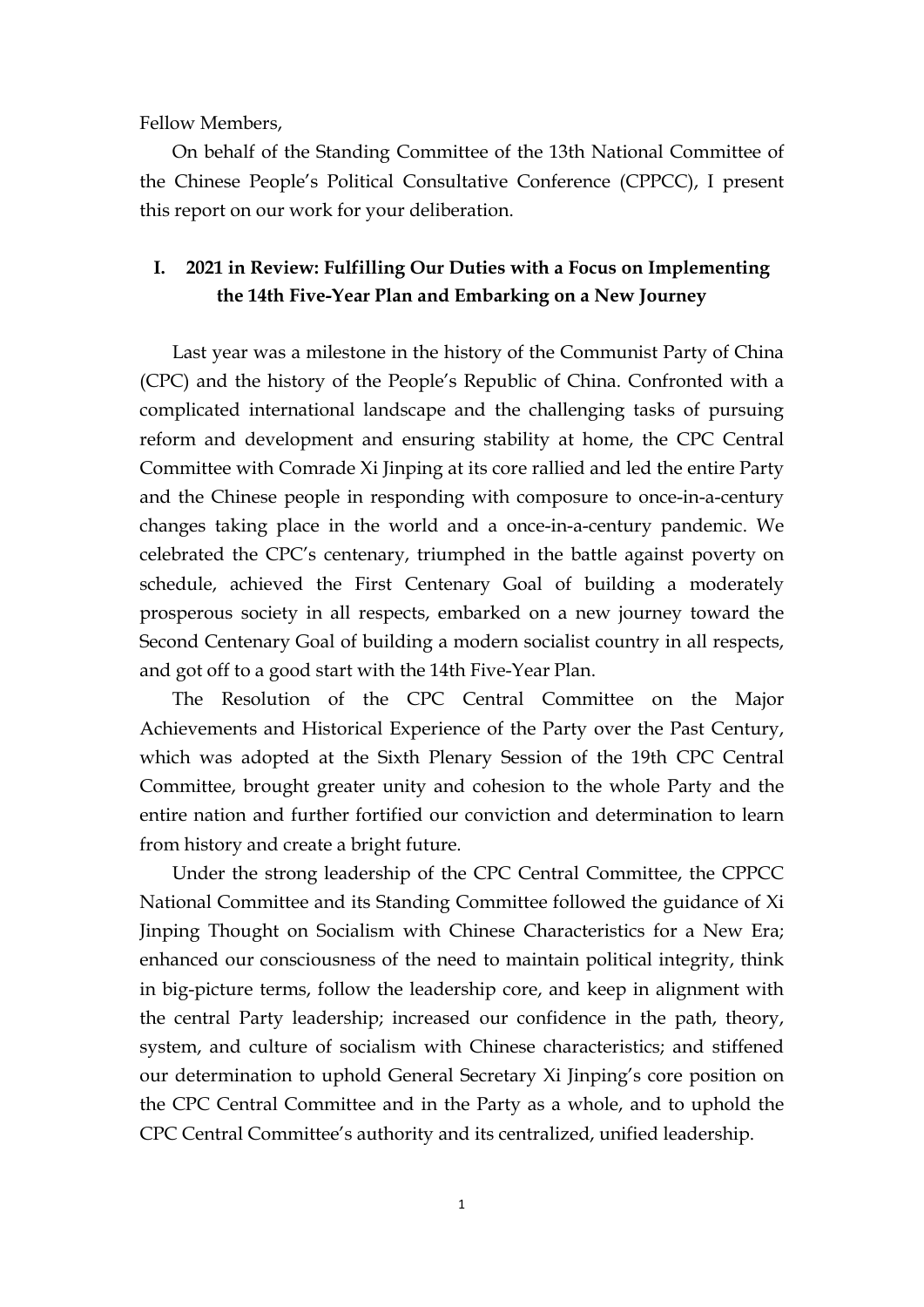Bearing in mind the importance of pursuing unity and democracy and preserving the nature and position of the CPPCC, we strengthened theoretical and political guidance with a focus on celebrating the CPC's centenary, fulfilled our duties with a view to facilitating a good start to the 14th Five-Year Plan, and enhanced the CPPCC's role as a specialized consultative body with the goal of improving its institutional efficacy. We thus made new contributions to the development of the undertakings of the Party and the country.

# *1. Focusing on the celebration for the CPC's centenary and consolidating shared political foundations*

We carried out programs to educate people about the history of the CPC in particular but also the history of the People's Republic of China, reform and opening up, and the development of socialism. These educational programs were launched at different levels, with National Committee members who are also CPC members playing a leading role and inspiring non-CPC members. We highlighted the unique features of the CPPCC, encouraged National Committee members to play a principal role, and devoted our energy to building consensus. The emphasis of these history study programs was placed on strengthening our understanding, conviction, integrity, and diligence.

We convened a conference for members of the CPPCC National Committee to exchange experience in studying General Secretary Xi Jinping's speech delivered at the ceremony marking the CPC's centenary, at which all participants expressed their resolve to embark on the new journey toward realizing the Second Centenary Goal under the leadership of the CPC.

We conducted inspections, surveys, and research tours at local revolutionary education bases, and organized an inspection tour of Jiangxi and Guizhou for a group of National Committee members from 34 social sectors, which was a valuable review of the CPC's grand history and a profound experience for all participants.

We produced and released committee-member lecture programs including one on the theme of "Carrying Forward the Spirit of Communists". We organized visits to an exhibition on the history of the CPC entitled "Staying True to Our Founding Mission", and staged exhibitions on the Eighth National Congress of the CPC and on precious historical materials related to the origins of the flags of the Party, the country, and the army.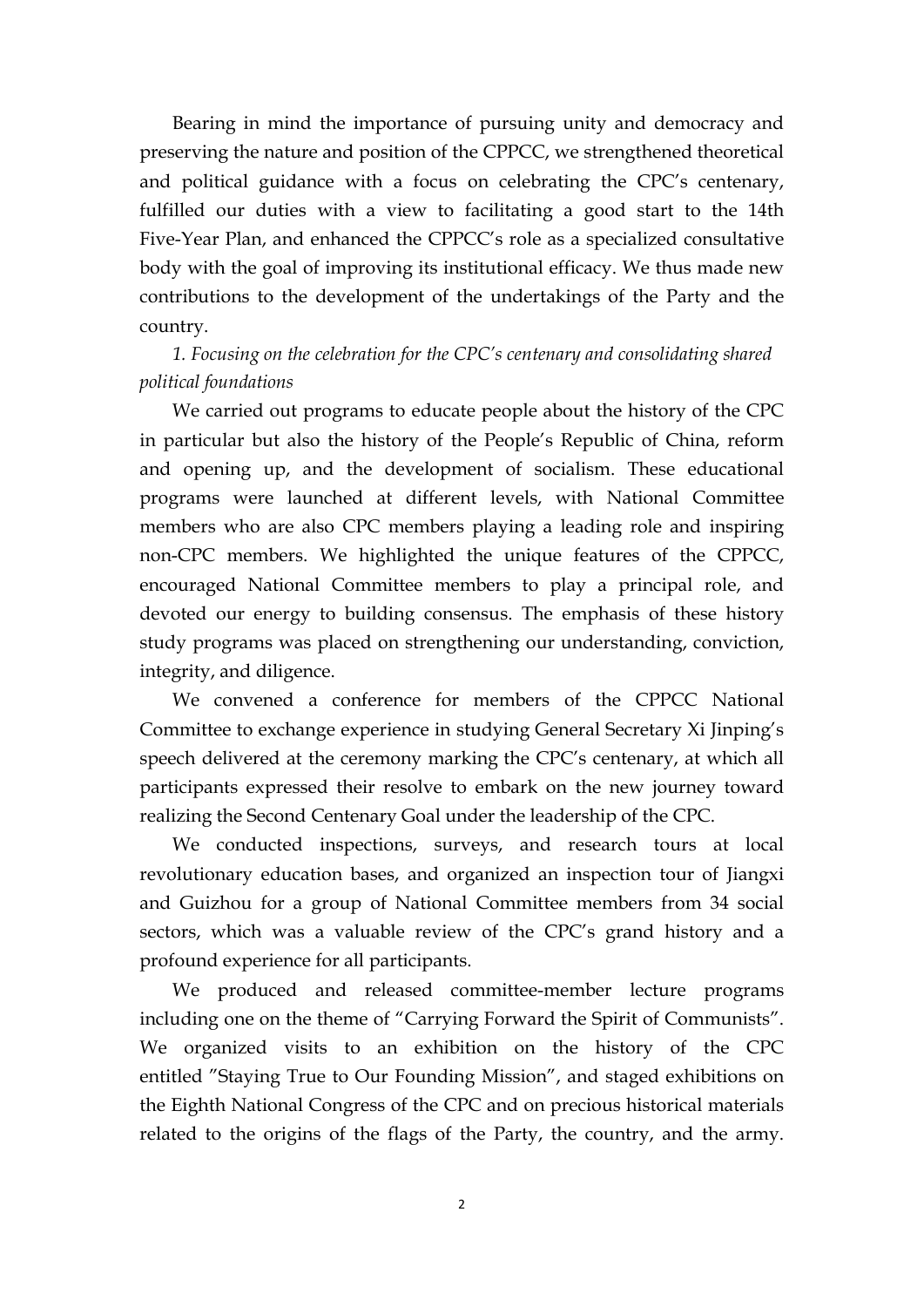Through these experiential learning activities, our members became firmer in their ideals and convictions.

We oriented our 48 reading groups toward studying CPC history, with 385 National Committee members serving as group leaders and reading guides. More than 270,000 reflections on readings were shared by members, which received over 1.42 million views online. We organized offline reading and lecture programs on classic revolutionary works, and encouraged participants to use these as an opportunity to share their impressions and pool strength.

We convened meetings of the Standing Committee and the Chairpersons Council to study the guiding principles of the Sixth Plenary Session of the 19th CPC Central Committee immediately after its conclusion. Through mechanisms such as study seminars on Xi Jinping Thought on Socialism with Chinese Characteristics for a New Era and awareness-raising tours for special tasks, we promoted thorough implementation of relevant principles, guided members in recognizing the decisive significance of the establishment of both Comrade Xi Jinping's core position on the Party Central Committee and in the Party as a whole and the guiding role of Xi Jinping Thought on Socialism with Chinese Characteristics for a New Era, and raised their awareness of the need to uphold General Secretary Xi Jinping's core position on the Party Central Committee and in the Party as a whole, and uphold the CPC Central Committee's authority and its centralized, unified leadership in thinking, political orientation, and action.

*2*.*Deliberating and of ering suggestions on central tasks of the CPC and the country to ensure a good start to the 14th Five-Year Plan*

We executed the annual consultation plan in spite of the challenges brought by the Covid-19. In the past year, we conducted 25 consultation sessions, organized 82 inspections, surveys, and research tours, filed 5,039 proposals, and collected and distributed 867 conference speeches. This served the CPC and the state well in decision-making and policy implementation.

Focusing on high-quality development, we convened a consultative meeting of the Standing Committee on fostering a new pattern of development, and carried out research and deliberations on various issues.<br>These included the following: expanding domestic demand as a strategic priority, removing key obstacles to economic flows, preserving and utilizing germplasm resources, accelerating the launch of new major national science and technology programs, reinforcing China's strategic science and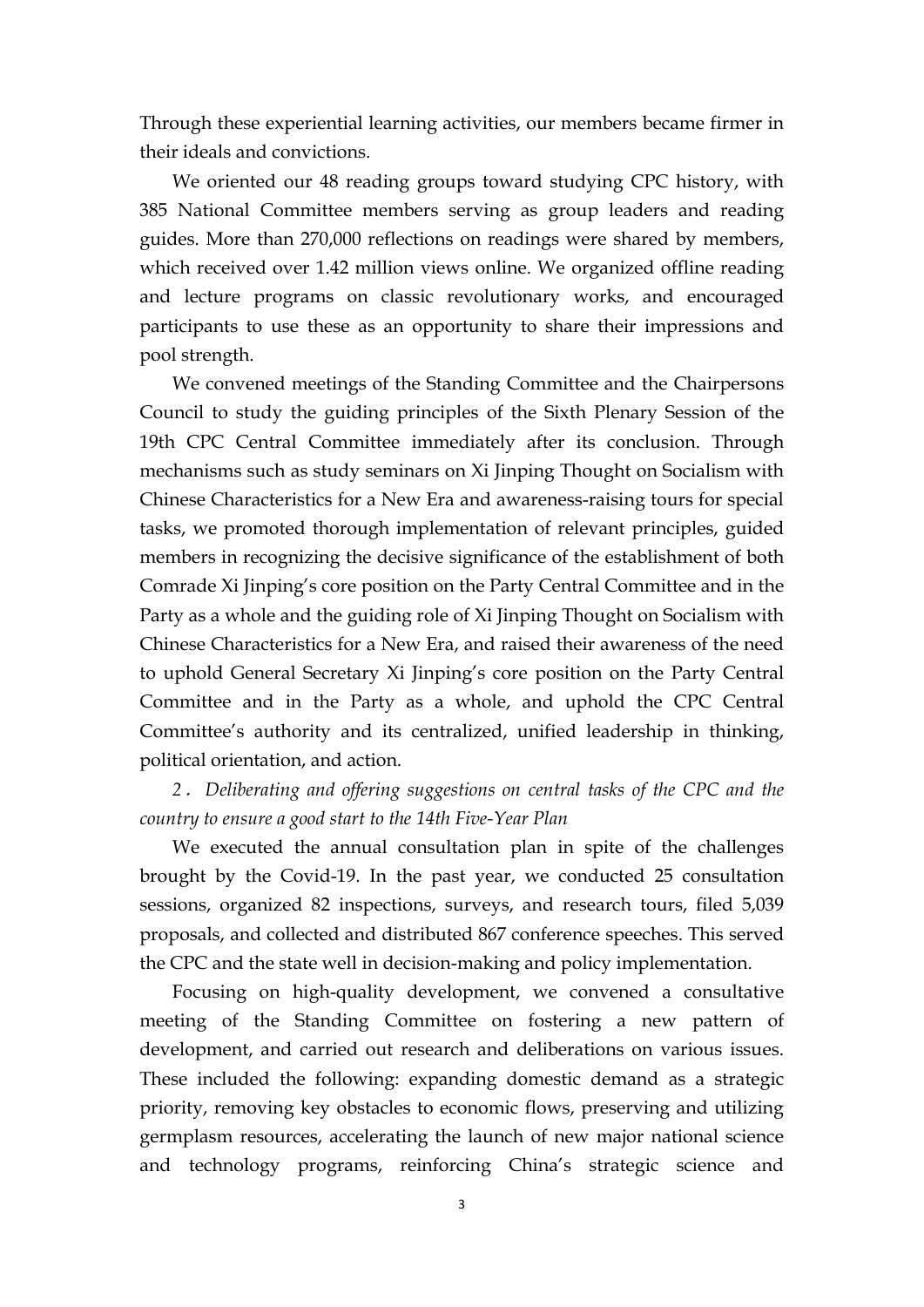technology capabilities, implementing the Development Plan for the Guangdong-Hong Kong-Macao Greater Bay Area, coordinating the development of city clusters along the middle reaches of the Yangtze River, systematically planning for new types of infrastructure, promoting high-quality development of multimodal transportation, and steering healthy development of the online gaming industry.

With people's wellbeing in mind, we convened a consultative meeting of the Standing Committee on elevating the Peaceful China initiative to a higher level, and organized consultations on consolidating and expanding achievements in poverty reduction and addressing population aging.

We offered suggestions, inspired by field studies, on a wide range of issues, including boosting development and raising living standards in border areas in the new era, building a high-quality education system, reinforcing the nationwide network for safeguarding public health, preserving and developing traditional Chinese medicine resources, building more public medical centers and clinics in rural areas and improving their management, formulating a social assistance law, and bolstering development and security in border areas.

With a view to advancing ecological progress, we intensified oversight of the handling of a key proposal on strengthening environmental protection and measures for adapting to climate change on the Qinghai-Tibet Plateau. We also organized consultations concerning ecological progress in the Yellow River basin, carbon peaking and carbon neutrality, the protection of ecosystems at key lakes, and urban sewage treatment.

In support of high-level opening up, we held consultative forums on implementing key opening up measures in the 14th Five-Year Plan, boosting China's overall competitiveness in foreign trade, developing the Hainan Free Trade Port, and raising the quality and effectiveness of law enforcement and judicial practice in foreign-related areas.

*3*.*Enriching the content of CPPCC consultation and performing the functions of the CPPCC as a specialized consultative body more ef ectively*

We reinforced the fundamental function of special committees, adopted new means and methods of consultation, and reached greater depth in consultations, thus improving our performance in our work.

We initiated consultative forums for specialists, bringing together specialists from different social sectors and academic disciplines for rounds of in-depth, closed-door consultations. Over the past year, 36 such forums were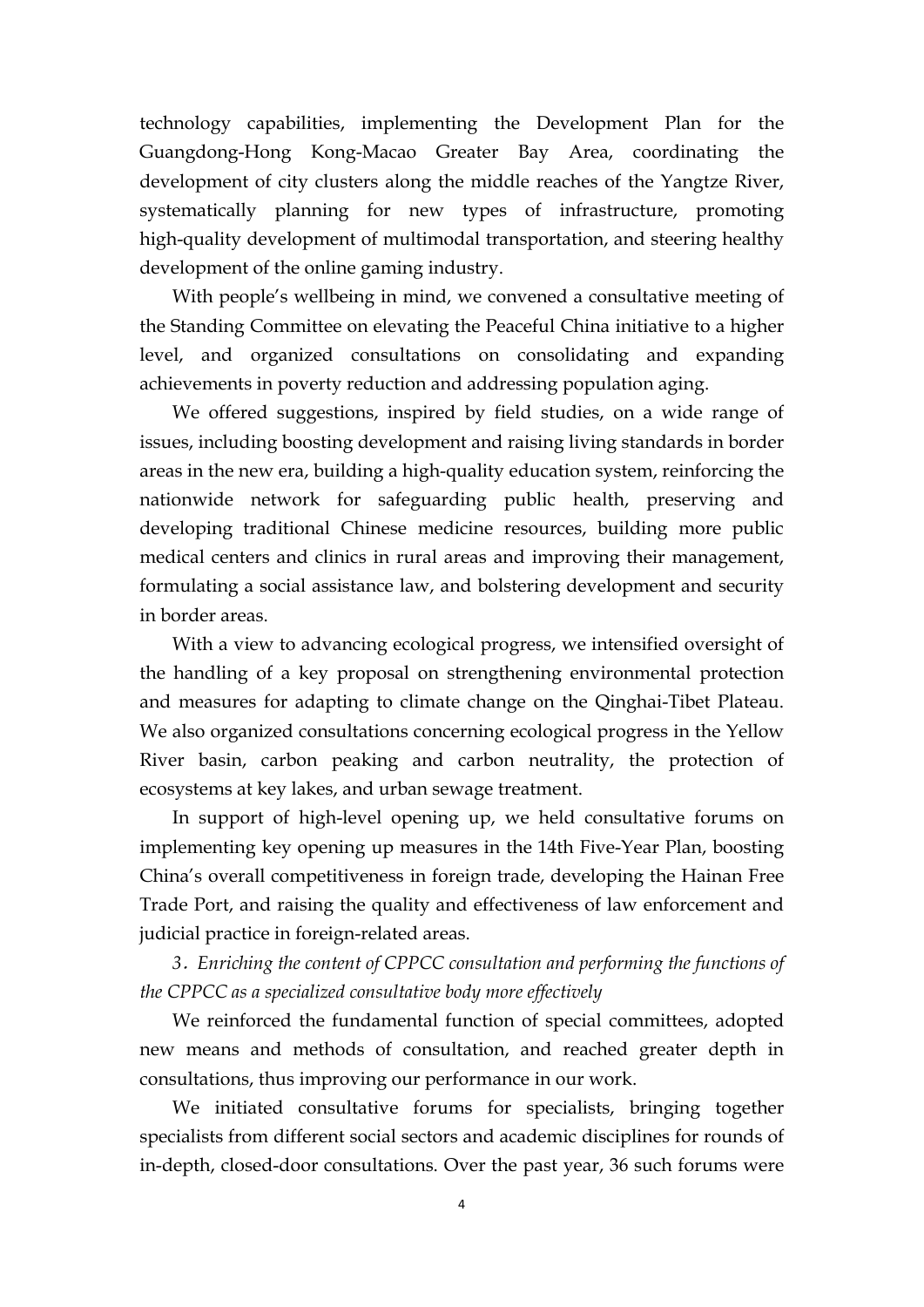organized focusing on strategic and forward-looking topics, such as scientific and technological innovation, the popularization of science, and research on a system of indictors for modernization of agriculture and rural areas. Some of the major results achieved at these events have been affirmed and adopted.

We formulated work plans for democratic oversight, and held a Chairpersons Council brain-storming session on the theme of strengthening and improving democratic oversight by the CPPCC in the new era. To give full play to the unique strengths of consultative oversight, we integrated consultation into every step of the oversight process, from identifying topics and surveying the situation on the ground to offering comments.

Led by members of the Chairpersons Council, the 10 special committees exercised follow-up oversight on priorities in different sectors, and submitted oversight reports to the CPC Central Committee and the State Council on topics such as accelerating renovations to create convenience for seniors. Through these endeavors, we saw that consultation spurred progress, and that oversight led to better enforcement.

Leaders of the National Committee set an example in advancing independent research conducted by members, which has the advantages of being flexible, pragmatic, and efficient. Last year, independent research was carried out on more than 120 issues.

We opened up more channels for reporting on social conditions and public sentiment, presented key research and consultation results to the departments concerned, and published 3,010 news bulletins on various issues over the year.

### *4. Improving methods and platforms for bolstering unity and friendship topool wisdom and strength*

In line with the arrangements of the CPC Central Committee, we successfully held the meeting marking the 110th anniversary of the Revolution of 1911. By thoroughly studying General Secretary Xi Jinping's important speech at the meeting, we became more determined to promote the complete reunification of the motherland and achieve the great rejuvenation of the Chinese nation.

Members of the National Committee's leading Party members group had open discussions with 367 non-CPC members of the National Committee. We arranged 11 awareness-raising tours on special topics of major significance, hosted 10 committee-member lecture programs, conducted 11 topic-specific self-teaching and self-improvement inspection tours for non-CPC members,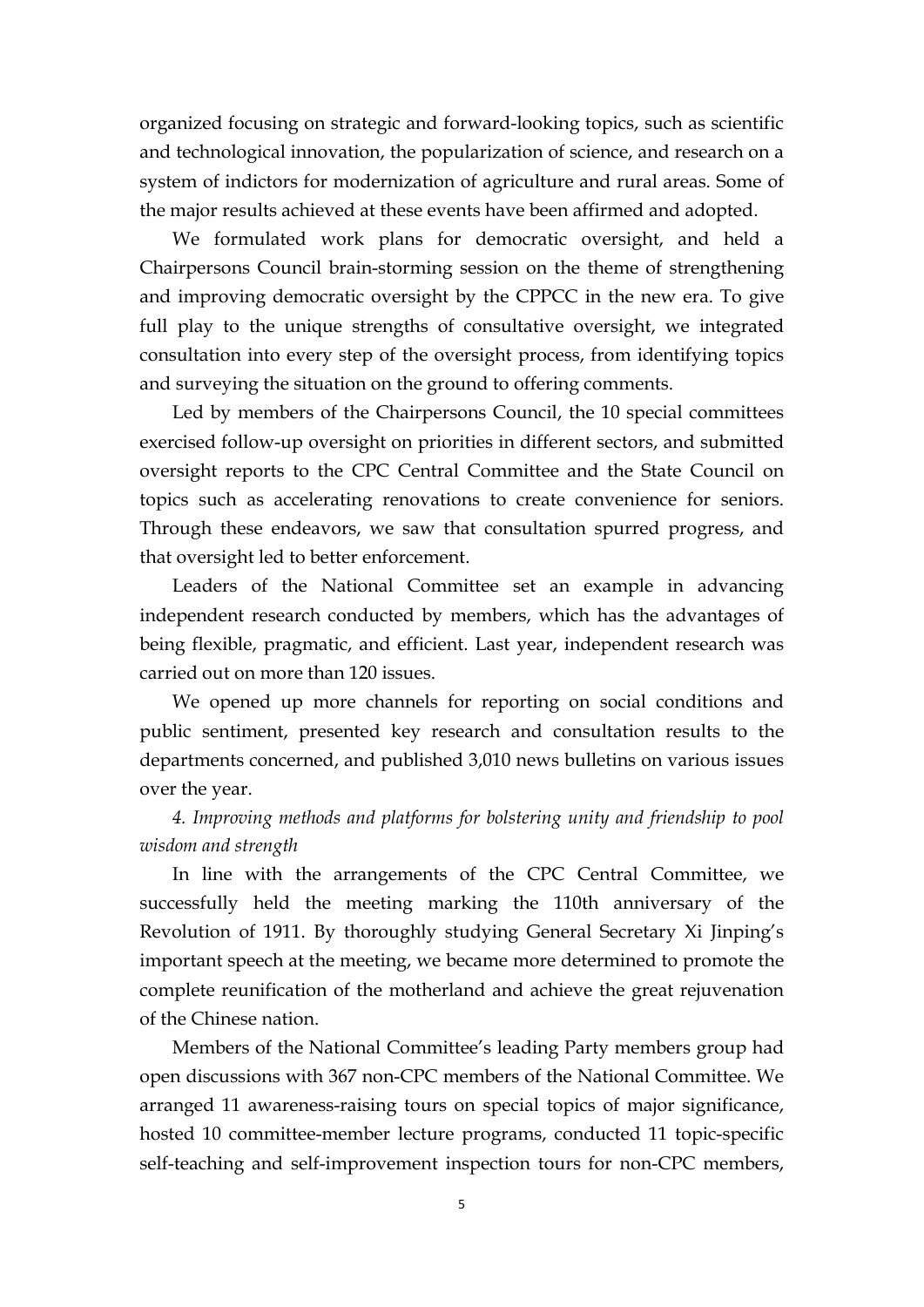held 4 seminars to assess the macroeconomic landscape and 10 briefings on major issues of public concern, and filmed a number of interview videos for a series titled *Conference Call*. All these efforts helped communicate government policies, respond to public concerns, and build consensus.

We studied and implemented the guiding principles of the Central Conference on Ethnic Affairs and the National Conference on Religious Work. We held training sessions for members from ethnic minorities and religious groups, and conducted surveys and consultations on issues including the expansion of employment channels in areas with concentrations of ethnic minorities and the governance of religious affairs in an effort to promote ethnic solidarity and religious harmony.

We encouraged members from Hong Kong to voice their support for the National People's Congress in improving the electoral system of the Hong Kong Special Administrative Region, promoted implementation of the principle that Hong Kong should be governed by patriots, and offered suggestions on responding to the epidemic and fostering patriotism among young people in Hong Kong and Macao. We also co-hosted the fourth Strait forum on community-level governance as part of the 13th Strait Forum. These efforts helped strengthen unity and friendship with our compatriots in Hong Kong, Macao, and Taiwan, and overseas.

We carried out international exchanges while adhering to routine epidemic control measures. We hosted activities for diplomatic envoys from Latin American and Caribbean countries posted in China to experience the CPPCC for themselves, provided support for the China Economic and Social Council and the China Committee on Religion and Peace to attend relevant international events, and conducted <sup>80</sup> international exchange events online.We launched <sup>a</sup> new column titled "An Epic March" on our

English-language website to mark the centenary of the Communist Party of China, and filmed international publicity clips to illustrate the CPC's endeavors over the past century and its achievements in the governance of China and to inform people about whole-process people's democracy and the CPPCC system.

We issued formal statements to clarify our stance of principled opposition in response to the passage of an act concerning Xinjiang by the U.S. Congress and the adoption of a report concerning Taiwan by the European Parliament and its committee on foreign affairs.

*5. Stepping up self-improvement ef orts to enhance performance*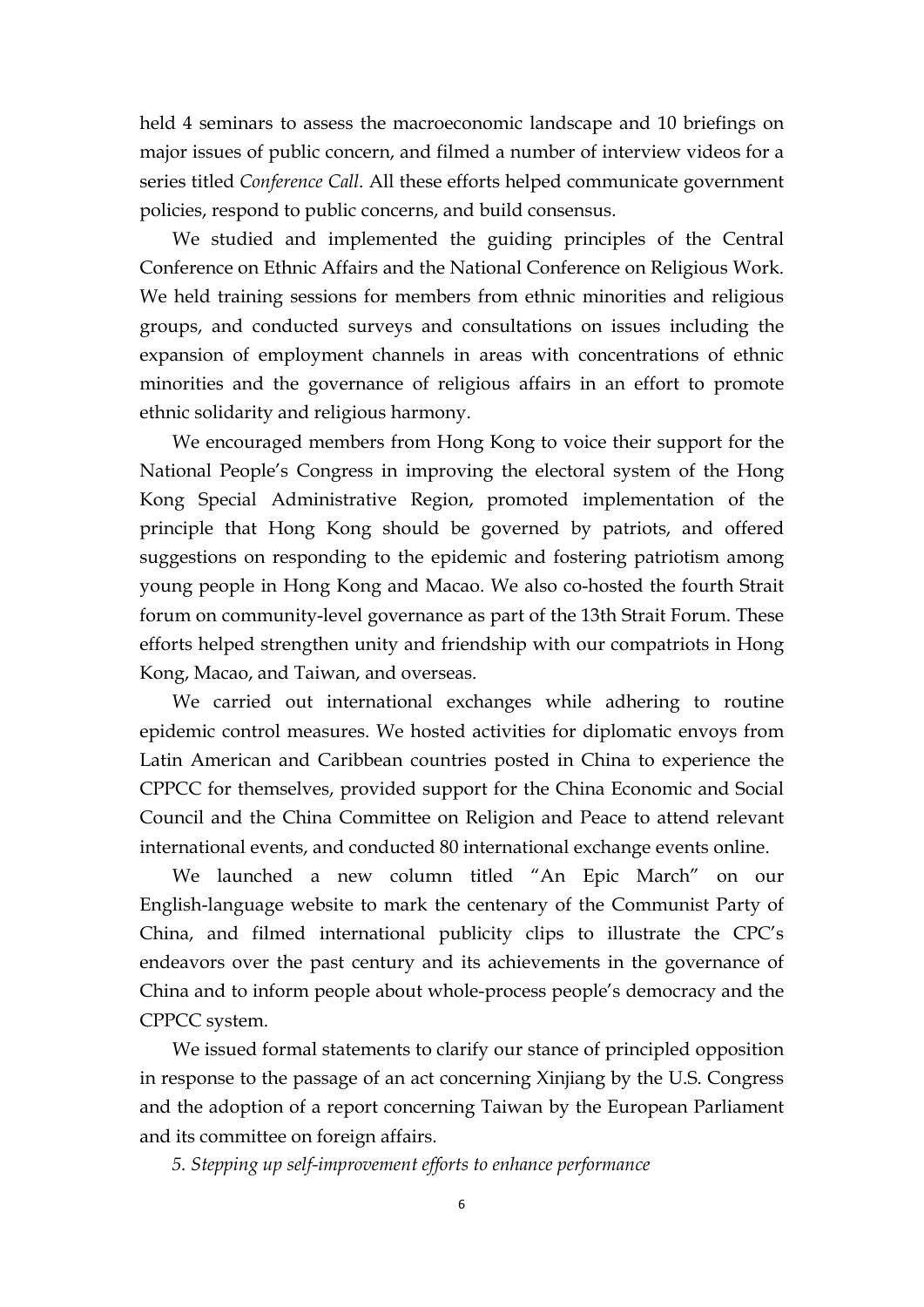To advance Party building efforts with a focus on reinforcing the CPC's political foundations, we surveyed the implementation of the Guidelines on Strengthening Party Building in the CPPCC for the New Era, and held a conference to review the CPPCC's endeavors in Party building and to share experience in this regard.

We made efforts to foster a culture of reading within the CPPCC, organizing online conferences at both the national and local levels to exchange experience drawn from reading, publishing a book series titled *CPPCC Members' Anthology*, and revising measures for strengthening and improving study among CPPCC members.

We formulated rules on the handling of proposals at consultative meetings, and held a national conference for local CPPCC committees to exchange experience in proposal work. We formulated guidelines on strengthening and improving theoretical studies in the CPPCC, and supported the China CPPCC Theory Research Association in carrying out research on the CPPCC's role as a specialized consultative body.

We convened a forum of the National Committee on communication and theoretical outreach work, and further consolidated our positions and improved management on the ideological front. We improved the working platform and smart reading platform for members in order to help them perform their duties more effectively.

Ensuring full, rigorous self-governance of the Party, the leading CPC members group of the National Committee guided its working body's Party group in addressing the problems identified by the central discipline inspection team during its inspection, and explored ways of launching dedicated inspections of special committees' CPC branch groups.

#### Fellow members,

We owe our achievements over the past year to the firm leadership of the CPC Central Committee with Comrade Xi Jinping at its core, to the strong support of all sectors of society, to the concerted efforts of the participating organizations of the CPPCC and its committees at all levels, and to the commitment of all CPPCC members to performing their duties with diligence and pride and to taking on responsibility and making active contributions. On behalf of the Standing Committee, I would like to express our sincere gratitude.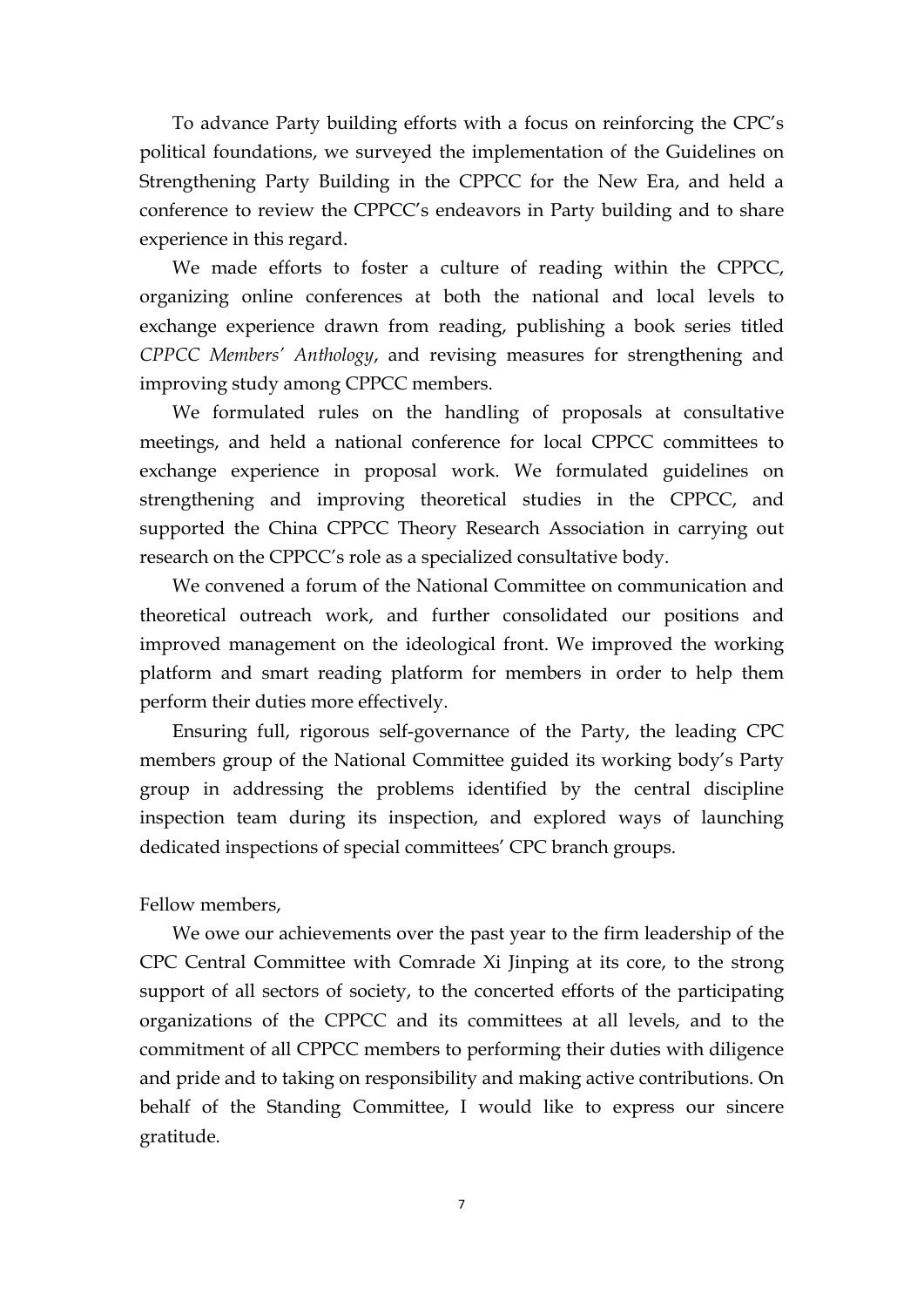At the same time, we must be soberly aware that there is still room for improvement in the CPPCC's work. We need to raise the quality of our consultations and suggestions, and become more effective at building consensus. We must also see that members make improvements in their efforts to keep in touch with and serve people from various sectors, and that they develop a stronger sense of responsibility. We should take solid steps to address these issues in our future work.

### **II. Tasks for 2022: Pooling the Strength and Will of the People behind the 20th CPC National Congress**

The year 2022 is an important year for embarking on the new journey toward the Second Centenary Goal of building China into a modern socialist country in all respects, and the year in which the CPC will hold its 20th National Congress. With this in mind, the CPPCC will do the following:

- follow the guidance of Xi Jinping Thought on Socialism with Chinese Characteristics for a New Era;
- fully implement the guiding principles set forth at the CPC's 19th National Congress and all plenary sessions of the 19th CPC Central Committee;
- implement the guidelines of the Central Conference on CPPCC Work;
- acquire a deep understanding of the decisive significance of efforts to establish Comrade Xi Jinping's core position on the Party Central Committee and in the Party as a whole and the guiding role of Xi Jinping Thought on Socialism with Chinese Characteristics for a New Era;
- enhance our consciousness of the need to maintain political integrity, think in big-picture terms, follow the leadership core, and keep in alignment with the central Party leadership;
- increase our confidence in the path, theory, system, and culture of socialism with Chinese characteristics;
- uphold General Secretary Xi Jinping's core position on theCPC Central Committee and in the Party as a whole, and uphold the CPC Central Committee's authority and its centralized, unified leadership;
- adhere to the general principle of pursuing progress while ensuring stability;
- commit to the two main themes of pursuing unity and democracy;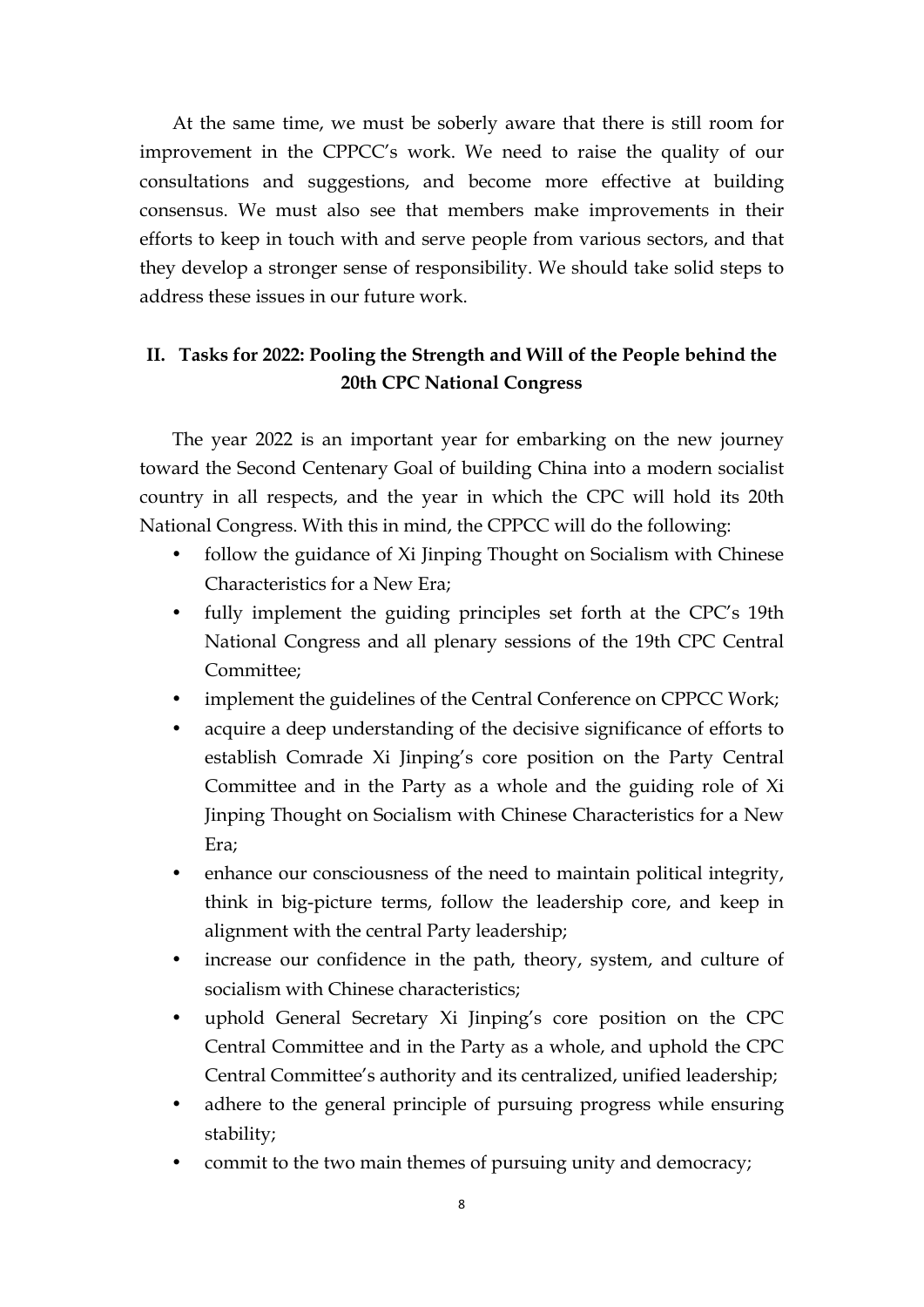- continue to work hard on both offering suggestions and building consensus;
- give political priority to preparing for the CPC's 20th National Congress and studying, publicizing, and implementing its guiding principles throughout the year;
- focus our efforts on providing theoretical guidance, pooling strength, deliberating and offering suggestions on state affairs, and serving the overall interests of the country; and
- make contributions toward a steady and healthy economy, a thriving nation, a harmonious society, and a political environment of honesty and integrity.

# *1. Building up broad consensus with a focus on the overall work of the CPC and the country*

In the lead-up to the CPC's 20th National Congress, we will work on fostering political integrity within the CPPCC. To be more specific, we will continue the practice of holding forums on Xi Jinping Thought on Socialism with Chinese characteristics for a New Era, refine the study system under which the theoretical study group under the leading Party members group of the National Committee charts the course of studies, fully implement the guiding principles of the 19th CPC Central Committee's Sixth Plenary Session, consolidate and build upon the achievements of our educational campaign on the history of the CPC, acquire a thorough grasp of the CPC's latest theories, and rally and guide our members in sticking to the path of socialism with Chinese characteristics with unswerving commitment.

We will further improve our regular mechanisms such as open discussions, committee-member lecture programs, awareness-raising tours for special tasks of major significance, press conferences by special committees, and briefings on major issues of public concern. Furthermore, we will encourage our members to draw on their own experience and talk about the historic achievements and changes in the cause of the CPC and the country since the 18th CPC National Congress through a variety of channels. We will stage a greater variety of initiatives to fortify unity and friendship, keep track of changes in society as they emerge, convey public concerns from different sectors, and promote social harmony.

After the 20th CPC National Congress, we will work hard to study, disseminate, and implement the guiding principles set forth at the Congress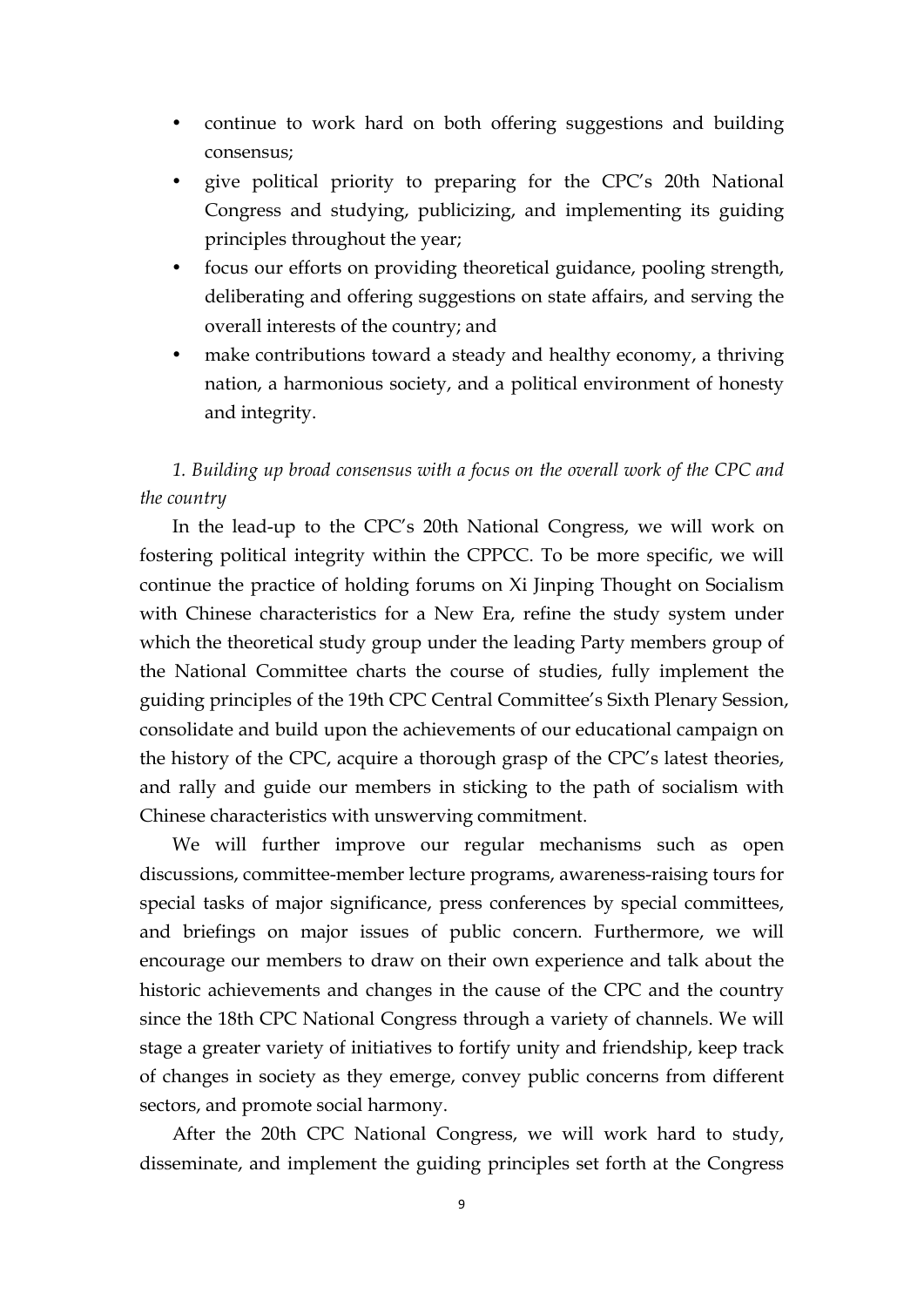through avenues including study sessions of the Standing Committee, the Chairpersons Council, and the theoretical study group under the leading Party members group of the National Committee, topic-specific instructional talks, and members' reading groups. We will truly align our thoughts and actions with these principles, and rally and guide all political parties, people's organizations, and individuals from all ethnic groups and sectors of society in the CPPCC in working with great historical initiative to push forward on our new journey and capture success in the new era.

#### *2. Promoting high-quality development with high-quality recommendations*

We will hold consultative meetings of the Standing Committee on advancing green and low-carbon development and high-quality development in a coordinated manner, as well as on continued implementation of the employment-first policy. We will also conduct consultations on promoting healthy development of the digital economy and further implementing the strategy to develop a high-caliber workforce in the new era.

Through various forms of consultation such as biweekly consultative forums, online consultations, proposal handling consultations, and consultative meetings with relevant departments, we will carry out in-depth studies and discussions focusing on topics such as establishing a framework of policies to support the development of the seed industry, promoting sound development of rural healthcare, bolstering patriotic sentiment among the people of Hong Kong and Macao including affinity for both their motherland and their regions, revising the Law on Arbitration, fully leveraging the role of vocational education in rural revitalization, advancing the development of the Yellow River National Cultural Park, and strengthening people-to-people exchanges with Belt and Road partner countries.

We will continue to follow the principle of conducting research before consultations take place and work hard to make research more in-depth and effective. We will improve the mechanism of expert consultations, and carry out forward-looking research and in-depth consultations on finding pathways to common prosperity, developing renewable energy, stepping up efforts to make original breakthroughs in cutting-edge science and technology, responding to the issue of population aging, and promoting the protection and utilization of immovable cultural relics.

We will continue to exercise democratic oversight on the implementation of the 14th Five-Year Plan, with a view to finding problems, suggesting improvements, and assisting in the implementation of initiatives.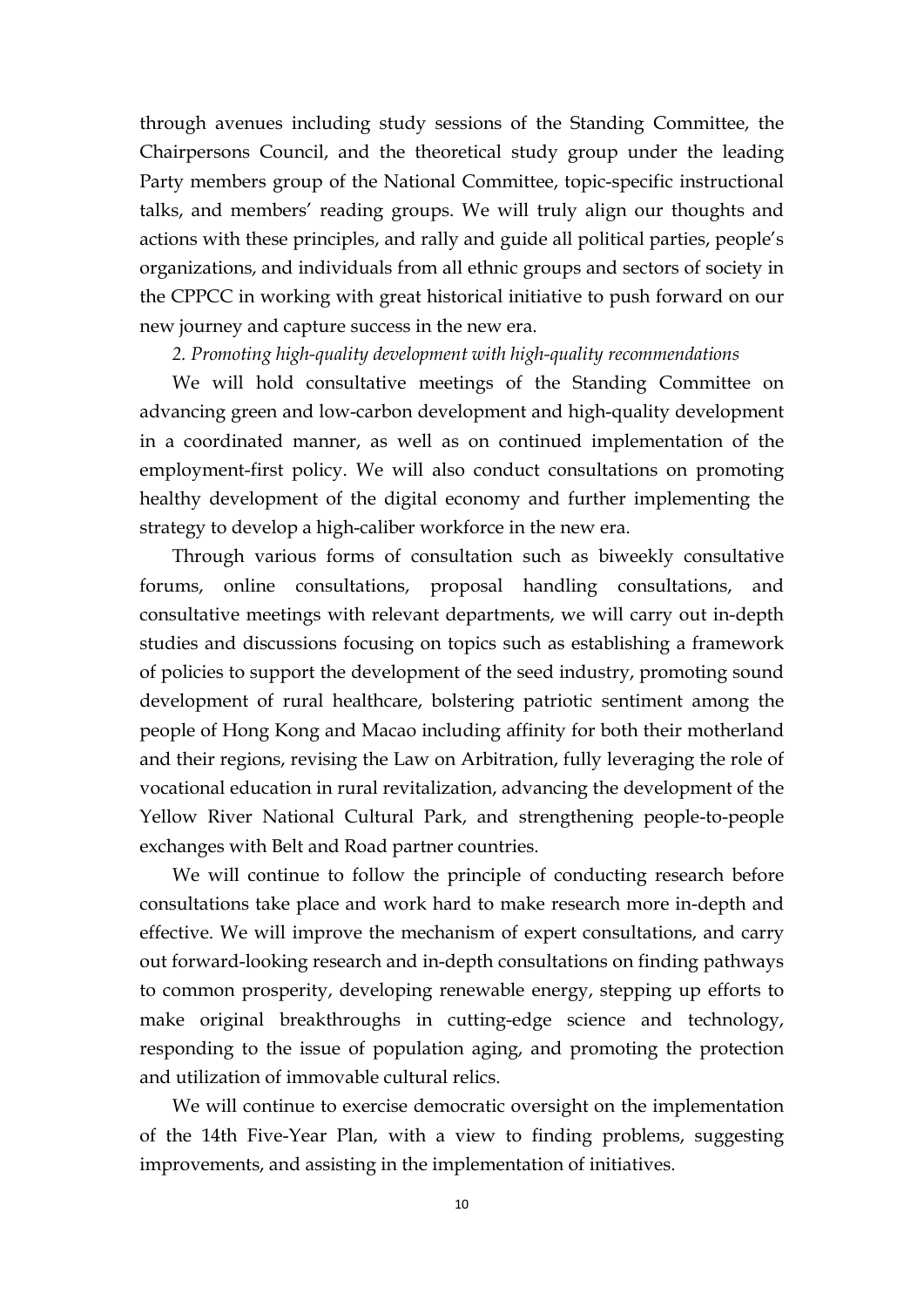*3. Continuing tostrengthen the role of the CPPCC as a specialized consultative body*

With a focus on implementing General Secretary Xi Jinping's important ideas on strengthening and improving CPPCC work and the guidelines of the Central Conference on CPPCC Work, we will take follow-up action to study and review the innovations that we have made in various aspects of our work since the 18th CPC National Congress. We will deepen our studies on major theoretical and practical issues relating to the CPPCC, and work hard to make fresh progress in refining the substance of consultation, diversifying its forms, improving its rules, fostering a culture of consultation, and building our capacity for consultation.

We will develop think tanks with CPPCC features that are geared toward practical application. We will offer advice on the implementation of guidelines for strengthening and improving the work of municipal- and county-level CPPCC committeesin the new era. We will step up theoretical studies on the CPPCC and hold a seminar on the role of the CPPCC in whole-process people's democracy.

We will continue to hold in-depth consultations on the handling of proposals, intensify oversight on the handling of key proposals, and hold meetings to commend best proposals and outstanding departments that do a good job in handling them. We will improve the quality of our work related to CPPCC bulletins, conference speeches, cultural and historical materials, and news and publicity.

In line with China's overall diplomatic agenda, we will actively conduct friendly exchanges with other countries. Acting on the plans and requirements of the CPC Central Committee, we will ensure strict discipline enforcement in conjunction with the formation of the next National Committee of the CPPCC.

With the goal of building the National Committee into a model body, we will promote good conduct and uphold integrity, and cultivate a contingent of competent and professional officials suited to the demands of the new era.

# **III. A Stronger Sense of Mission and Responsibility: Striving for Great Unity among All the Sons and Daughters of the Chinese Nation**

General Secretary Xi Jinping's important speech delivered at the ceremony marking the CPC's centenary and the resolution adopted at the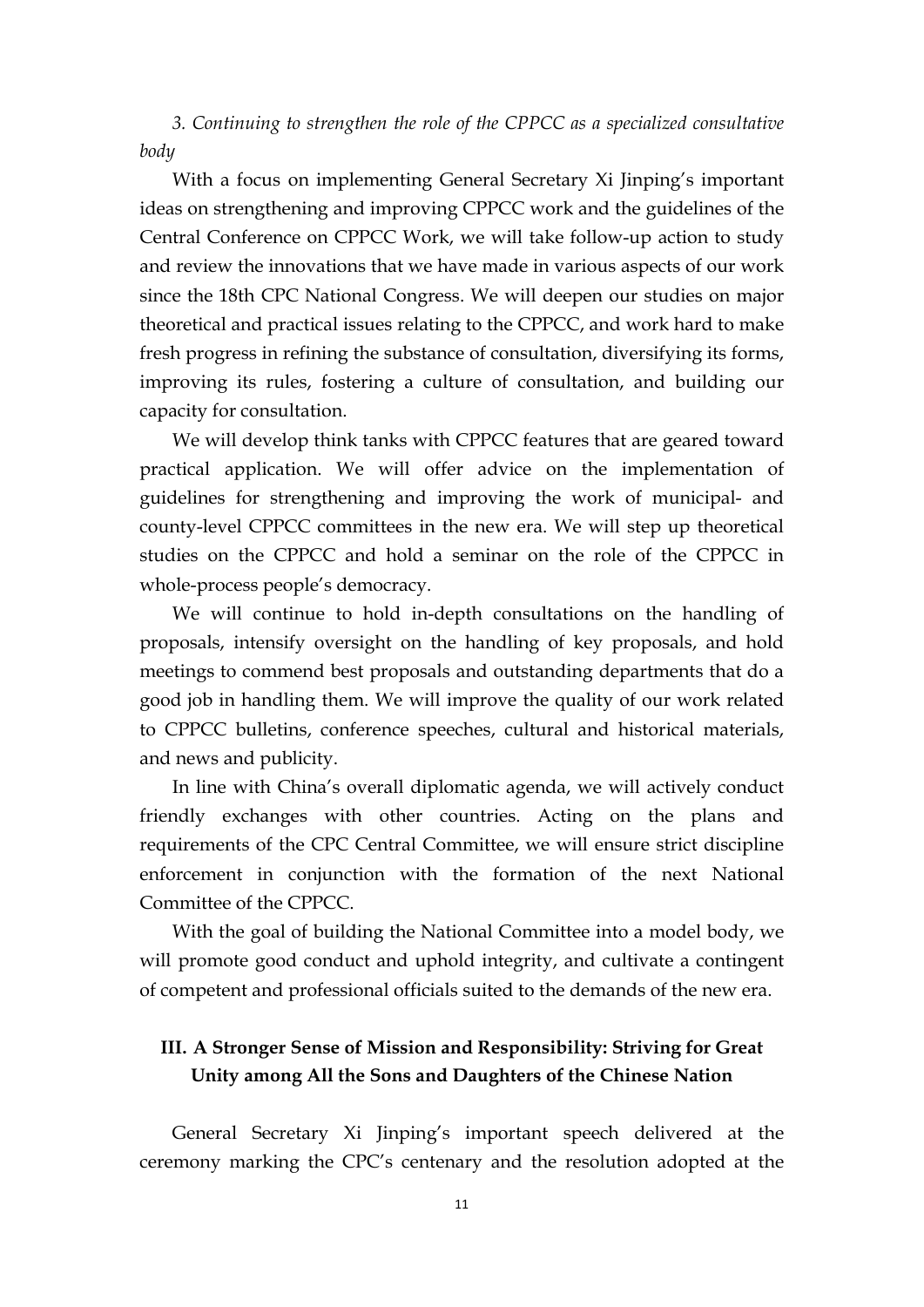Sixth Plenary Session of the 19th CPC Central Committee gave an in-depth review of the key historical experience of advancing the united front and strengthening the great unity among all the sons and daughters of the Chinese nation.

The CPPCC, as the most inclusive patriotic united front organization, is a symbol of great unity and solidarity. The CPPCC should carry forward its fine traditions, faithfully execute its duties and fulfill its mission, and build up great consensus and bring together powerful strength for the great cause of building a modern socialist China in all respects and realizing the Chinese Dream of national rejuvenation.

*1. Strengthening the great unity among allthe sons and daughters of the Chinese nation is the historic responsibility of the CPPCC in the new era.*

Unity is the root from which the CPPCC blossomed, and the source of energy that has allowed our organization to carry on and thrive. At many different stages in history, the CPPCC has made important contributions to promoting unity among the sons and daughters of the Chinese nation.

Today, the world is experiencing rapid changes unseen in a century, and China is undergoing the greatest and most unique process of innovation in practice that has ever occurred in human history. At the same time, we are faced with tasks in promoting reform, development, and stability, with difficulties, risks, and challenges, and with tests in national governance that are all unprecedented in their magnitude. These circumstances make it even more imperative to strengthen the unity of all the Chinese people.

We should earnestly fulfill the responsibility and mission entrusted by the new era to the CPPCC, remain committed to striking the right balance between commonality and diversity, make effective use of our institutional strengths to expand common ground and achieve the greatest possible convergence of interests, and promote harmony in relations between political parties, between ethnic groups, between religions, between social strata, and between our compatriots at home and abroad.

CPPCC members should enhance their political awareness, fully understand that each of them is an important force for strengthening the unity among the Chinese people, and reach out to people from all sectors of society to promote unity. All members should place value in unity and work actively to pursue and promote it. Members should truly take on their responsibilities instead of sitting on the sidelines, and make real efforts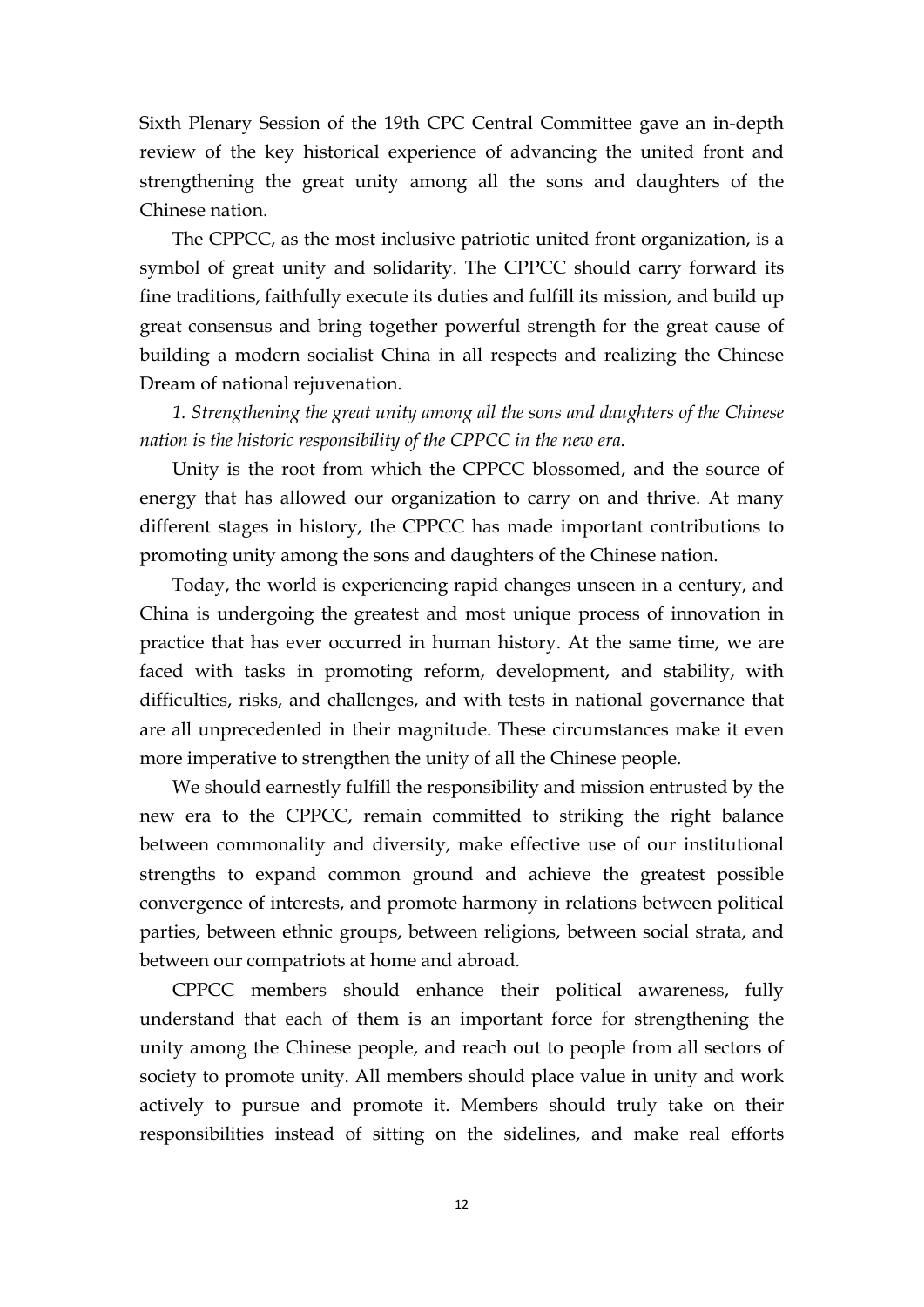instead of just paying lip service, rallying more people around the CPC and pooling greater strength behind the historic advance to national rejuvenation.

*2. To strengthen unity throughout the Chinese nation, we must give better play to the consultative strengths of the CPPCC.*

By building consensus through consultation and by consolidating unity through consensus, we are demonstrating the values of whole-process people's democracy and the institutional efficacy of our specialized consultative body. We must fully understand just how important building consensus is to strengthening unity in the new era, and be adept at using the methods of democracy, discussion, criticism, and persuasion to properly handle problems among the people. With honest consultations that unify our thinking and goals, we will be able to create a situation in which stronger internal unity leads to stronger social unity and consensus leads to action.

Simplistic work methods must be dispensed with. We must keep up to date with what our National Committee members are thinking, with the recognition that they come from different social sectors, fields, and industries. We should host study sessions, hold discussions, and explain policies based on the needs of different members at different times and in different circumstances, actively report on their valuable opinions and demands, guide members in viewing economic and social developments in the correct light, and ensure the principles and policies of the CPC are better understood and better implemented. This will ensure we work in a targeted way to effectively allay grievances, guide expectations, and maintain confidence.

Short-term goals and actions must be avoided. We must persist with an incremental, steady, and persistent approach, integrate theoretical and political guidance for more complicated and sensitive issues with regular guidance on this front, stay focused on difficulties, hot-button issues, and emerging problems of public concern, and keep working to preserve the unity between promoting democracy and generating public support in our commitment to serving the people.

Unbalanced assessment standards must be rejected.When assessing performance, we must examine whether members have helped in resolving real problems, but also whether they have contributed positively to defusing potential risks and dangers. We must see if they have held firm and spoken out at critical moments, but also if they have engaged deeply with their respective sectors to fulfill their duties of communicating policy, addressing problems, and increasing unity.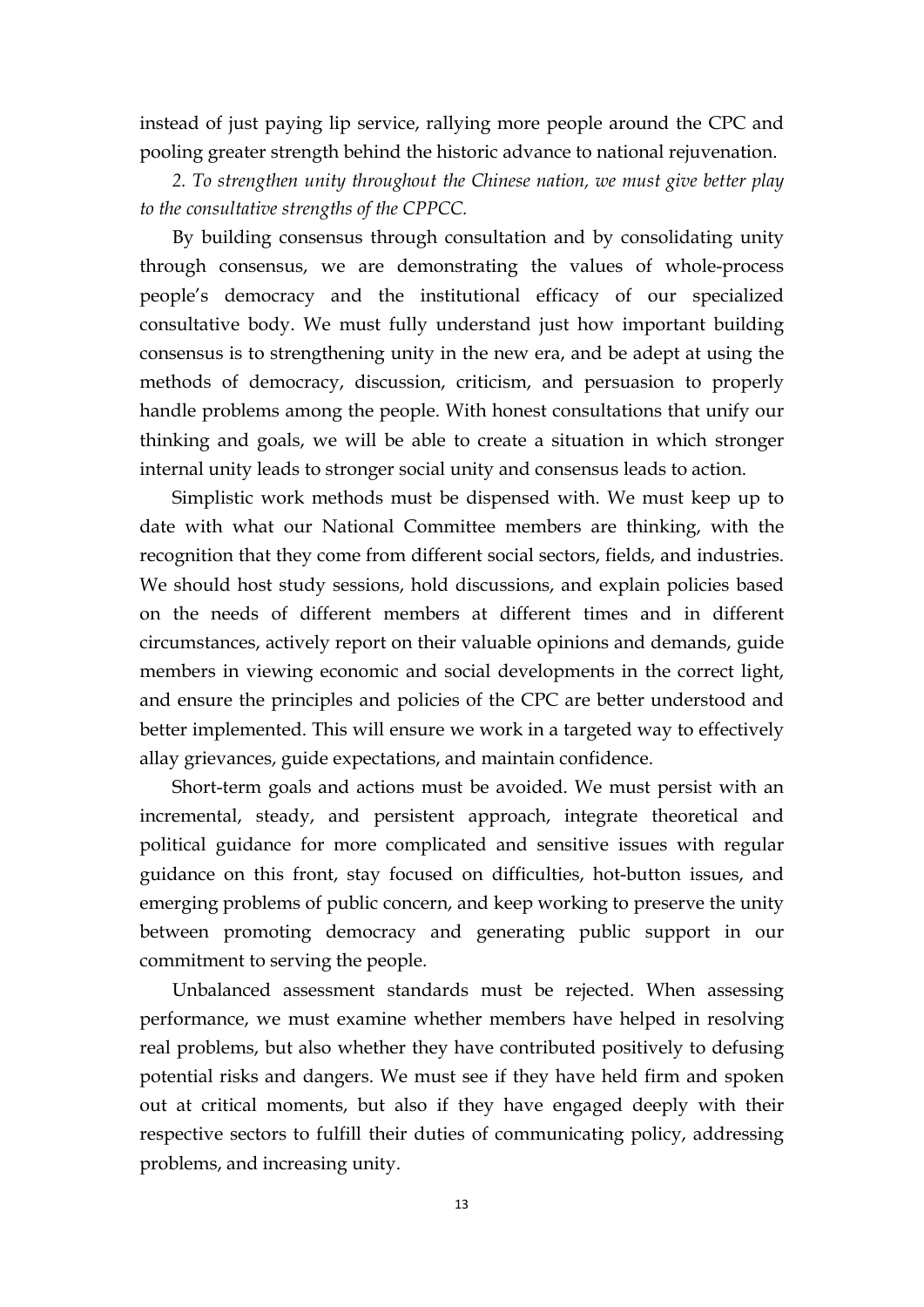The problem of putting form over substance in our work measures must be overcome. We must continue working to maintain the unity between acting on the mass line and advancing CPPCC consultation, basing our work on local conditions and exploring ways of maintaining close contacts with local people on the ground, employing modern means of communication to create new and efficient ways of serving the public, and encouraging National Committee members to better serve as the promoters of CPC policy, as theoretical and political guides, and as the go-to people for people in their respective sectors.

*3. To strengthen unity throughout the Chinese nation, we must uphold the leadership of the CPC.*

Unity must have a center, and only when that center is firmly upheld can we unite the hearts and minds of the many. The CPC has been chosen by history and the Chinese people as the center for the Chinese nation's unity. The past and the present reality provide ample proof that the stronger the CPC's leadership, and the firmer its political stand, the more it is possible to consolidate and broaden the patriotic united front, effectively pool the wisdom and energy of all sons and daughters of the Chinese nation at home and abroad, and realize great unity that is genuine, extensive, and tight-knit.

The CPPCC must therefore take a clear political stand and uphold the leadership of the CPC, and especially the centralized, unified leadership of the CPC Central Committee. It must better fulfill its important roles of strengthening and upholding Party leadership over all areas of work, of using the Party's latest theories to unite and guide public figures from all ethnic groups and social sectors, and of resolving problems and building consensus based on ashared theoretical and political foundation.

Party organizations and CPC members within the CPPCC shoulder political responsibility for realizing Party leadership. They must establish a sense of responsibility for pooling the will and the energy we need, be prepared to speak up and provide guidance and leadership, and be adept at resolving problems.

We must take the view that fulfilling our duties is not about having our say but about saying the right things, and get better at not just saying the right things, but saying them in a way that people will accept and embrace. We should deepen identification with Chinese culture and values based on our shared history and common cultural roots; enhance identification with our path and system based on our great achievements over the past century